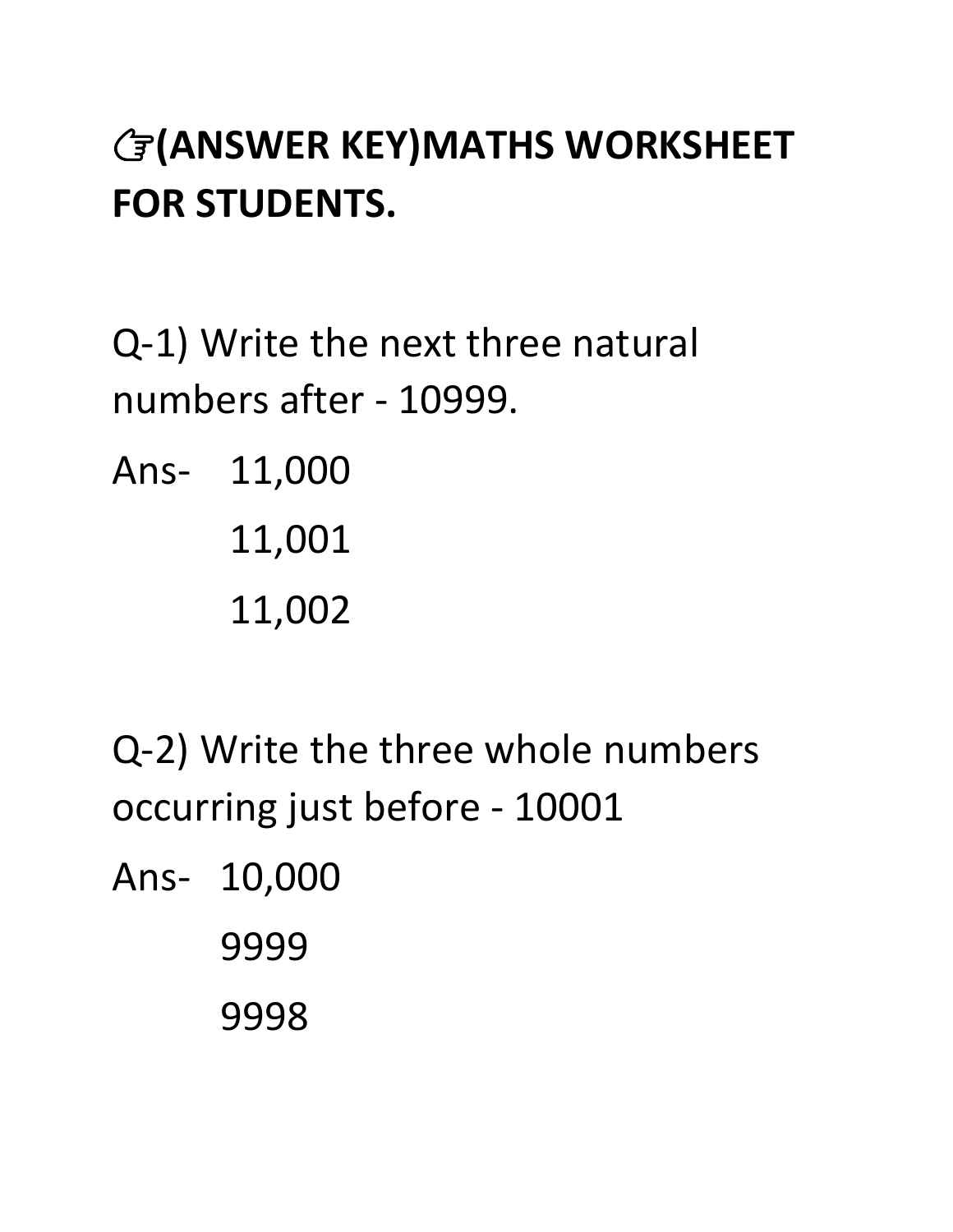Q-3) which is the smallest whole number ?

Ans: 0

Q-4) How many whole numbers are there between 32 and 53? Ans: There are 20 whole numbers between 32 and 53.

Q-5) Write the successor of :

- a) 240753-2,40,754
- b) 100199-1,00,200
- c) 10999-11,000
- d)23,45,678-23,45,679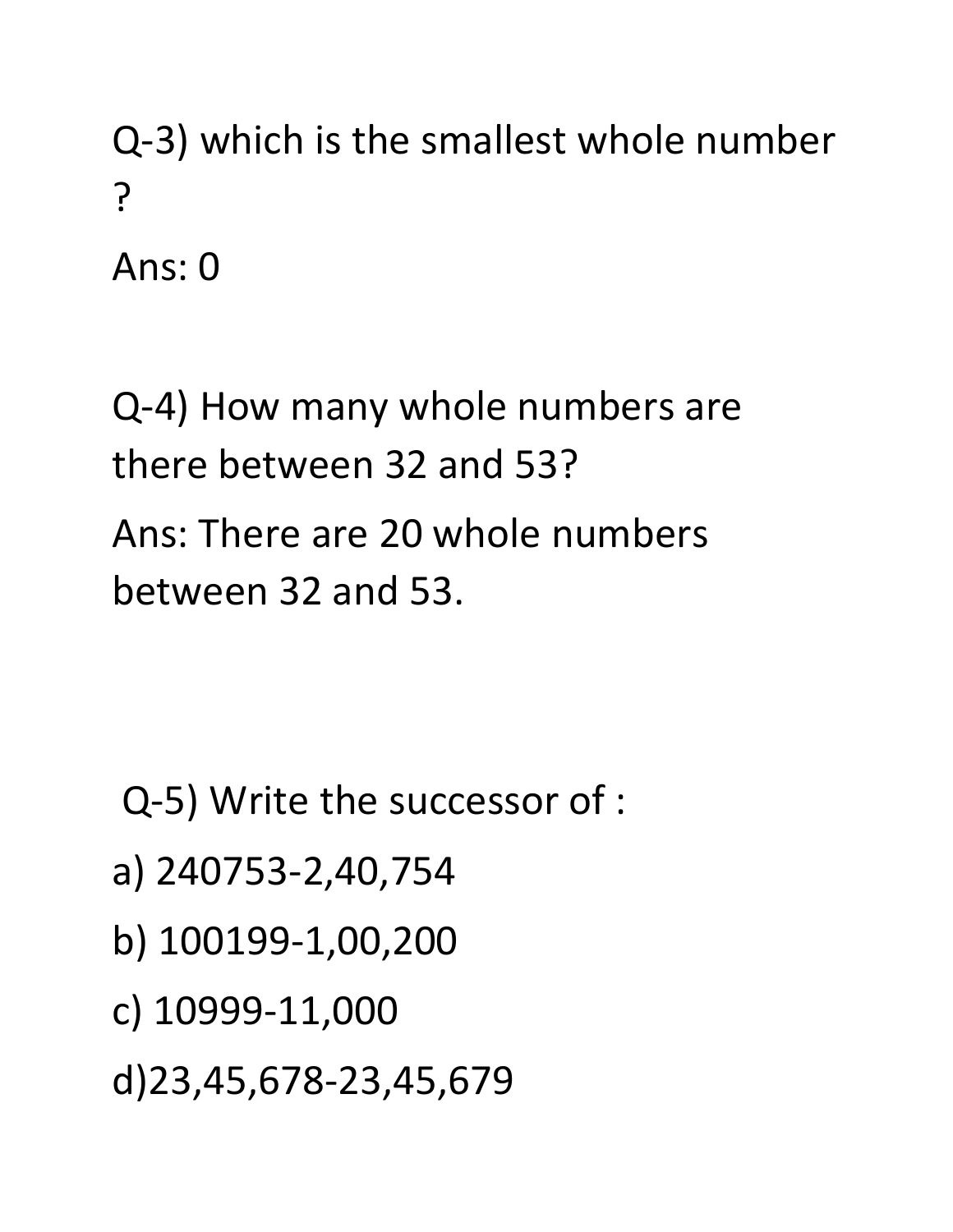Q-6) write the predecessor of:

a) 94-93

- b) 10000-9,999
- c) 208090-208,089
- d) 7654321-7,654,320

 $Q-7$ ) Fill in the blanks using < , > or =.

- 1) 530 > 503
- 2) 370> 307
- 3) 98765> 56789

4) 9830415<10002301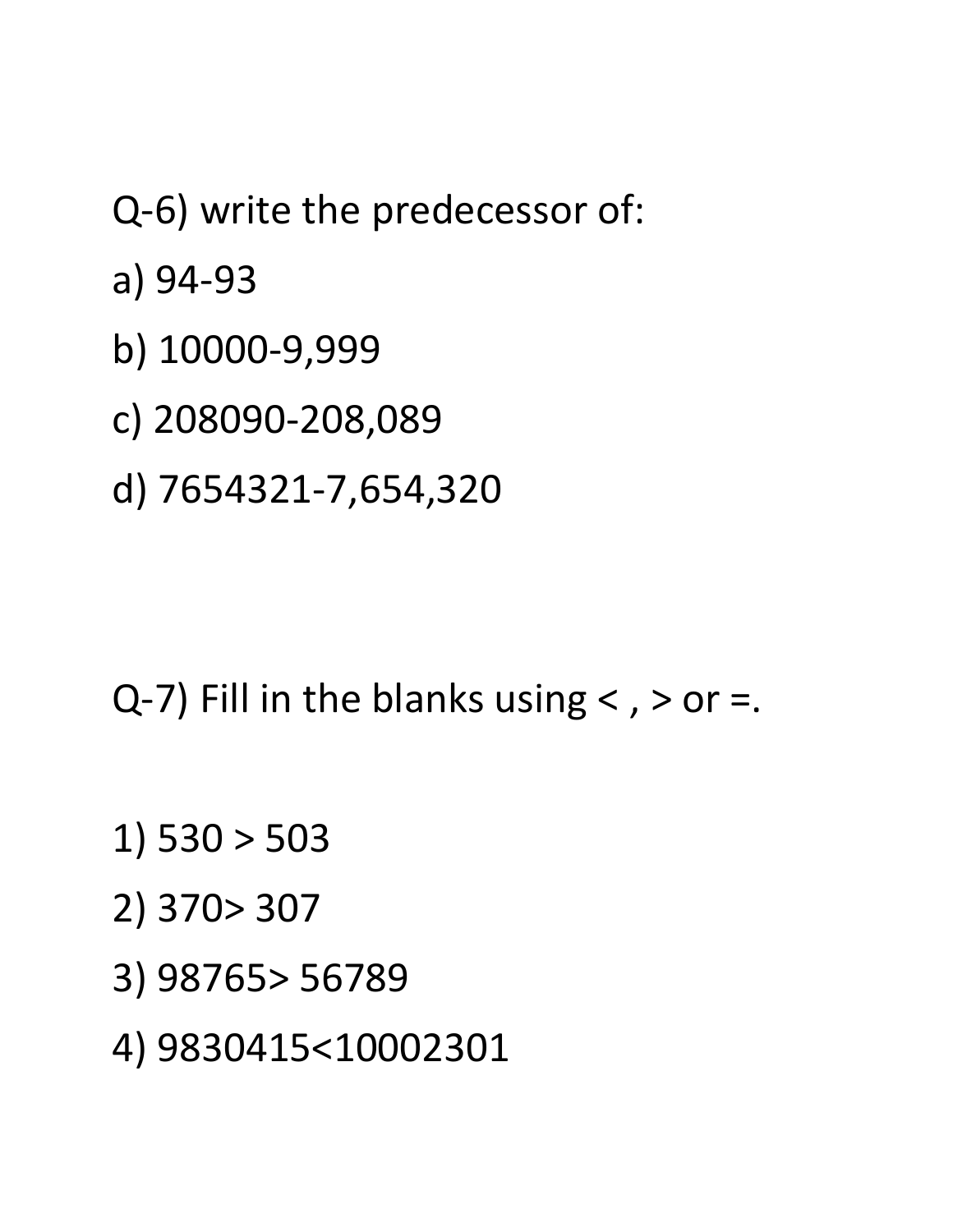Q-8) Find the product by suitable rearrangement.

1) 2×768×50 Ans:. Rearranged order= 2×50=100 768×100= 76,800

2) 4×12×25

Ans: Rearranged order= 4×25=100 100×25=2500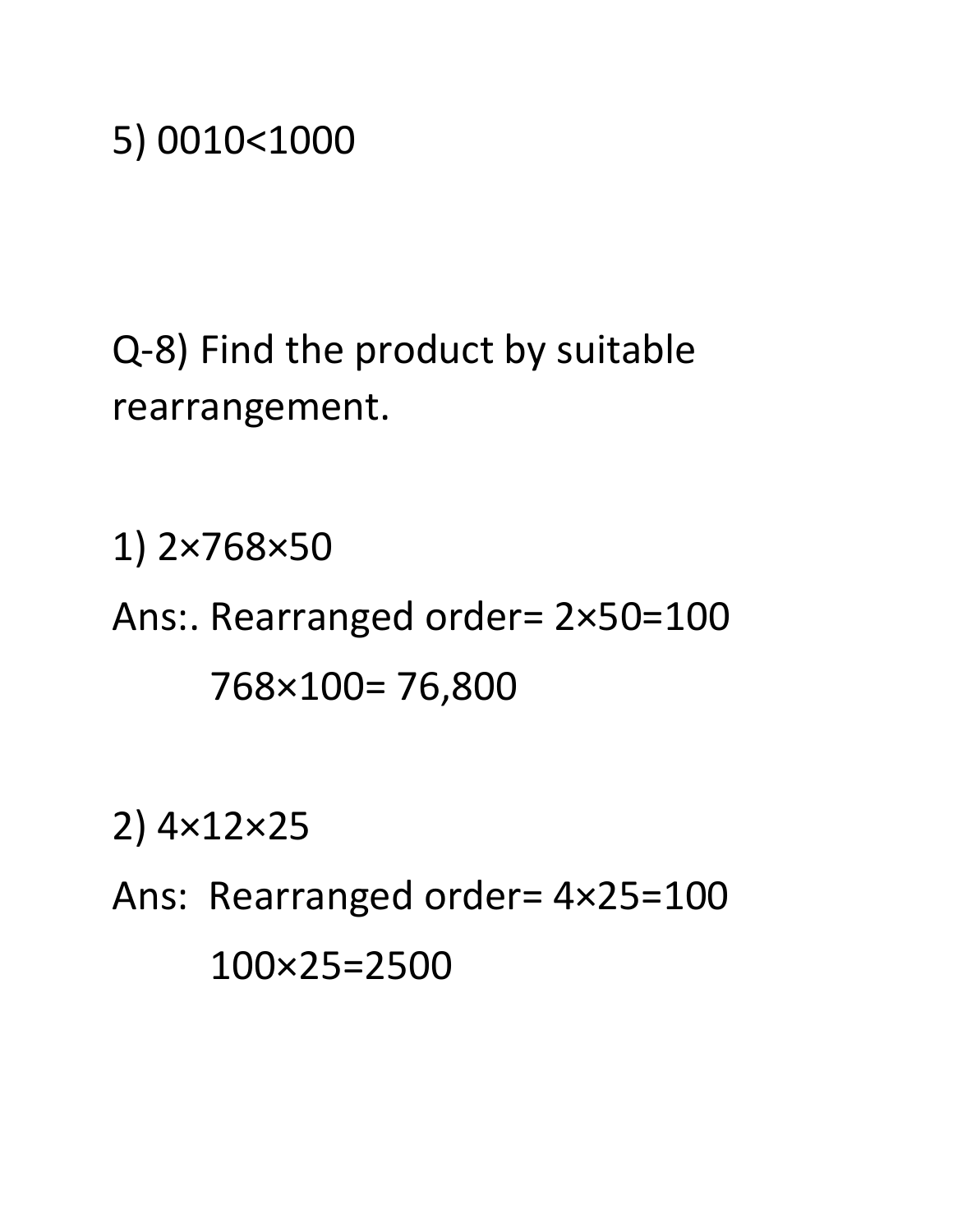## 3) 10×12×1 Ans: Rearranged order: 1×10=10 12×10=120

4) 50×444×2 Ans: Rearranged order: 50×2=100 444×100=44,400

5) 10×945×10 Ans: Rearranged order: 10×10=100 945×100=94,500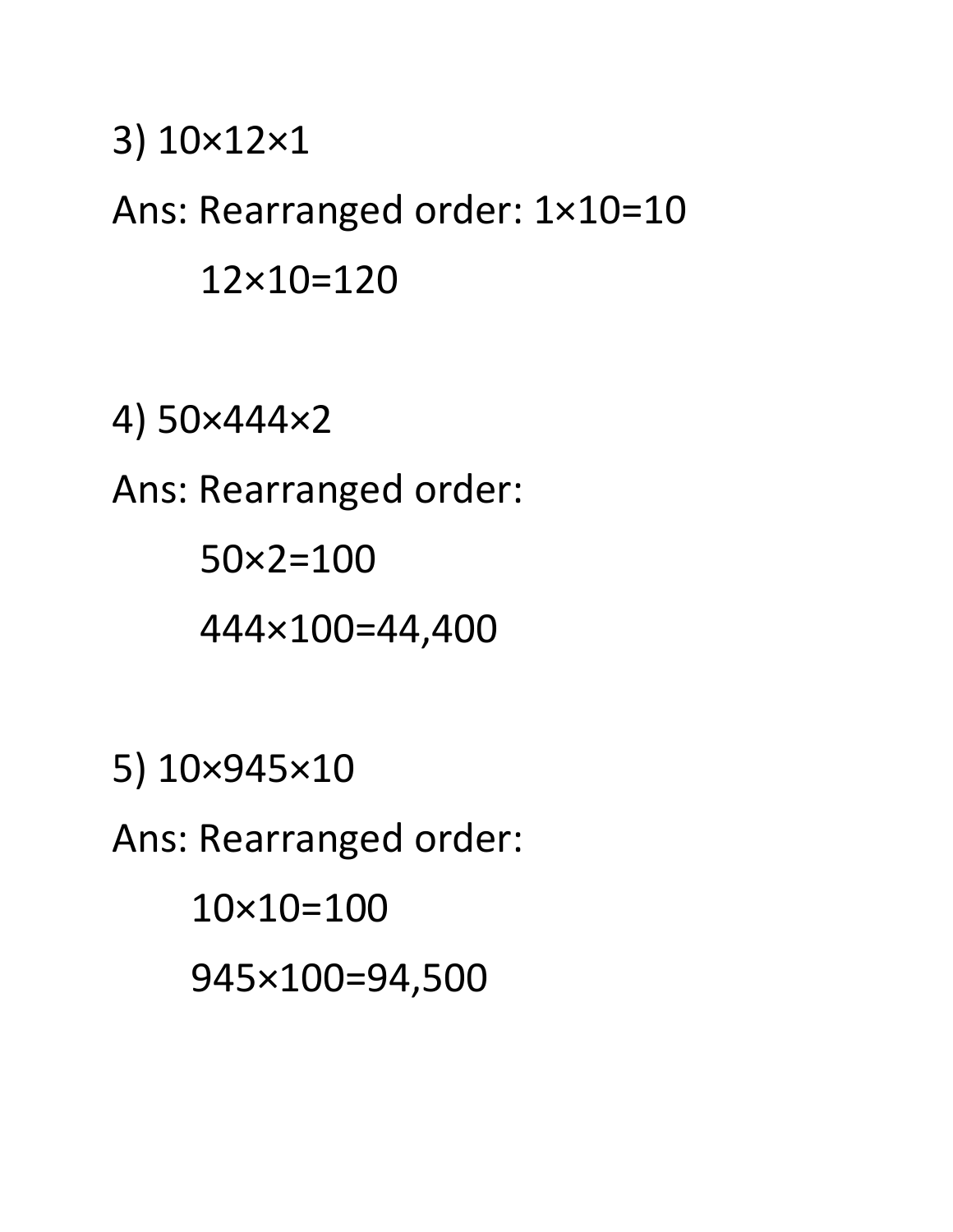## Q-9) Find the HCF Of the following.

1) 18,48 Ans: 18=2×3×3  $48 = 2 \times 2 \times 2 \times 2 \times 3$ HCF= $2\times3=6$ 2) 30,12 Ans:  $30 = 2 \times 3 \times 5$  $12 = 2 \times 2 \times 3$  $HCF=2\times3=6$ 

## $3)$  27, 63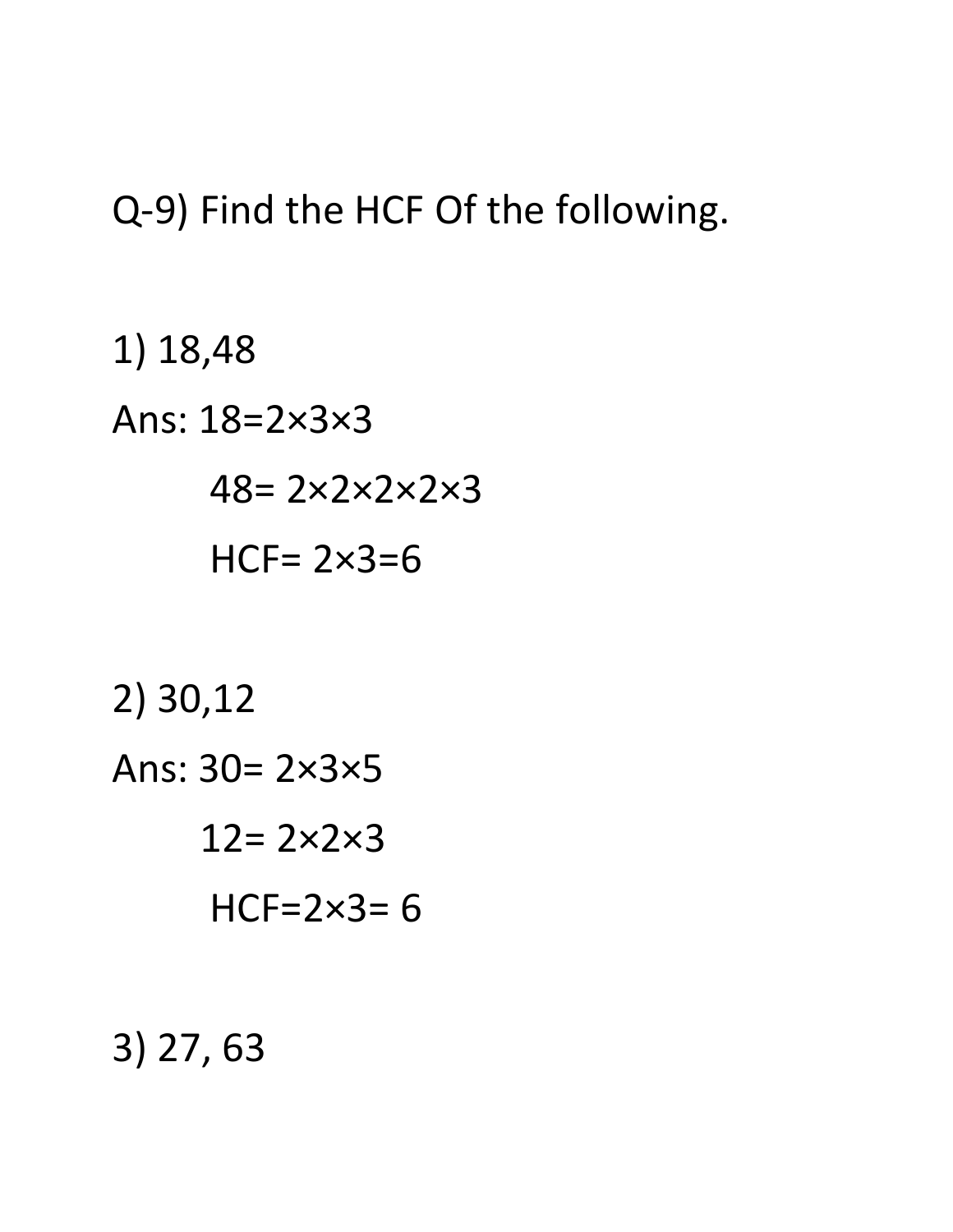Ans:  $27=3\times3\times3$  $63 = 3 \times 3 \times 7$  $HCF = 3 \times 3 = 9$ 

4) 10,100 Ans:  $10 = 2 \times 5$  $100 = 2 \times 2 \times 5 \times 5$  $HCF = 2 \times 5 = 10$ 

 $5)$  12,36 Ans:  $12=2\times2\times3$  $36 = 2 \times 2 \times 3 \times 3$ HCF= $2 \times 3=6$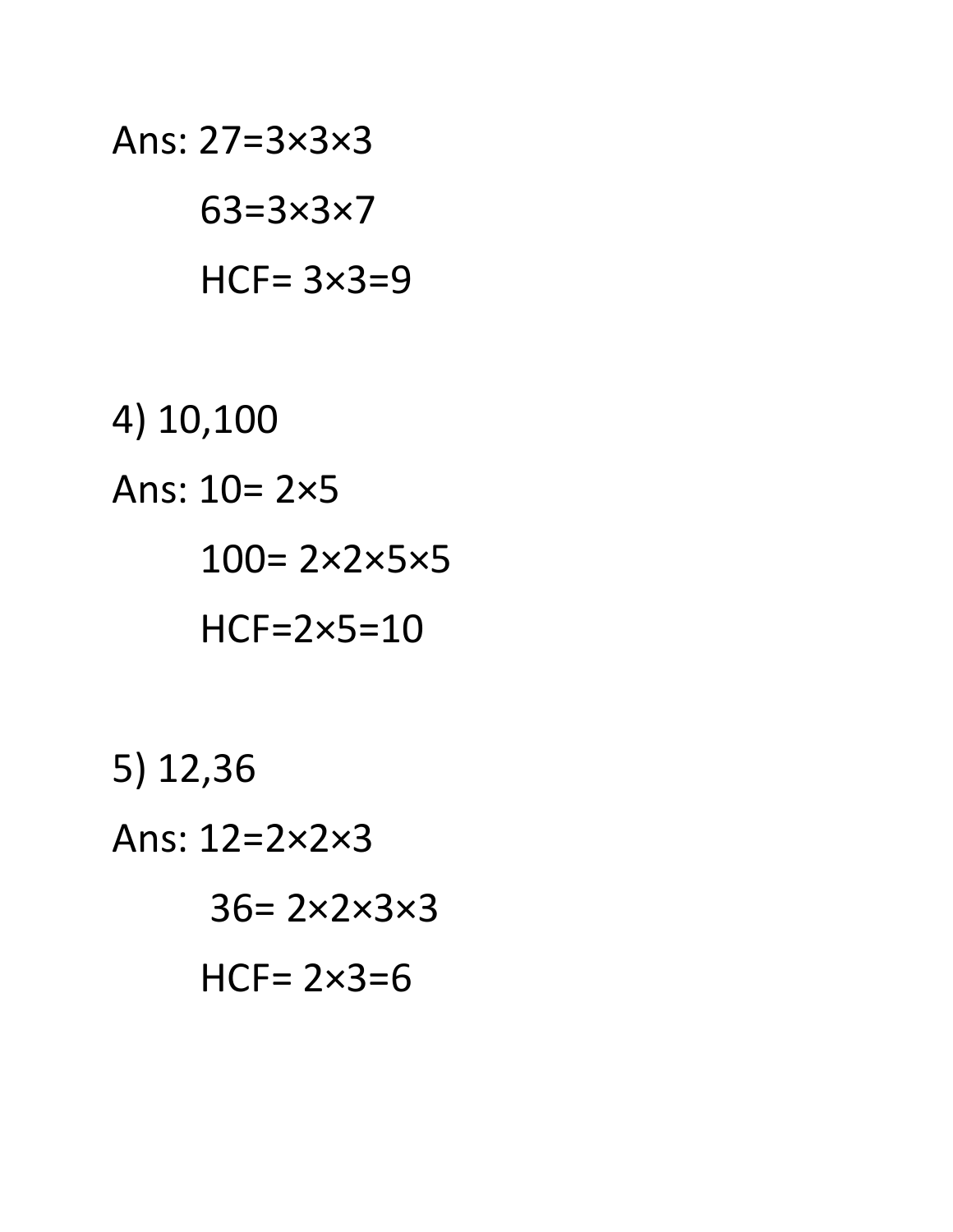Q-10) Divide.

1) 284÷21 Ans:Q=13 R=11

2) 4784÷16 Ans:Q=299  $R = -$ 3) 549÷13 Ans: Q=42

 $R = 3$